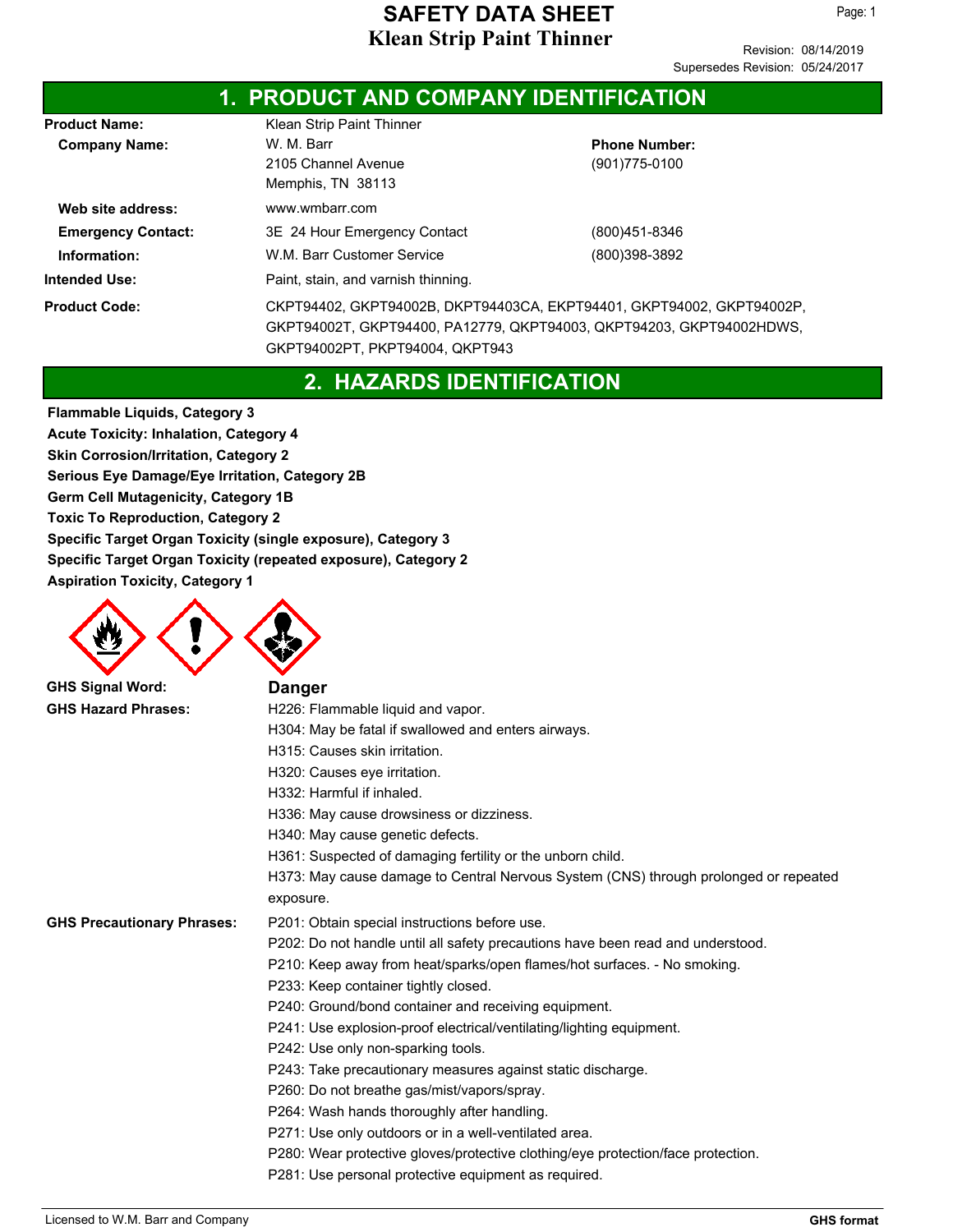Revision: 08/14/2019

|                                        | Supersedes Revision: 05/24/2017                                                                                                                                                                                                                                                                                                      |  |  |  |
|----------------------------------------|--------------------------------------------------------------------------------------------------------------------------------------------------------------------------------------------------------------------------------------------------------------------------------------------------------------------------------------|--|--|--|
|                                        | P235: Keep cool.                                                                                                                                                                                                                                                                                                                     |  |  |  |
| <b>GHS Response Phrases:</b>           | P301+310: IF SWALLOWED: Immediately call a POISON CENTER or doctor/physician.                                                                                                                                                                                                                                                        |  |  |  |
|                                        | P302+352: IF ON SKIN: Wash with plenty of soap and water.                                                                                                                                                                                                                                                                            |  |  |  |
|                                        | P303+361+353: IF ON SKIN (or hair): Remove/take off immediately all contaminated clothing.                                                                                                                                                                                                                                           |  |  |  |
|                                        | Rinse skin with water/shower.                                                                                                                                                                                                                                                                                                        |  |  |  |
|                                        | P304+340: IF INHALED: Remove victim to fresh air and keep at rest in a position comfortable for<br>breathing.                                                                                                                                                                                                                        |  |  |  |
|                                        | P305+351+338: IF IN EYES: Rinse cautiously with water for several minutes. Remove contact                                                                                                                                                                                                                                            |  |  |  |
|                                        | lenses, if present and easy to do. Continue rinsing.                                                                                                                                                                                                                                                                                 |  |  |  |
|                                        | P308+313: IF exposed or concerned: Get medical attention/advice.                                                                                                                                                                                                                                                                     |  |  |  |
|                                        | P312: Call a POISON CENTER or doctor/physician if you feel unwell.                                                                                                                                                                                                                                                                   |  |  |  |
|                                        | P314: Get medical attention/advice if you feel unwell.                                                                                                                                                                                                                                                                               |  |  |  |
|                                        | P321: Specific treatment see label.                                                                                                                                                                                                                                                                                                  |  |  |  |
|                                        | P331: Do NOT induce vomiting.                                                                                                                                                                                                                                                                                                        |  |  |  |
|                                        | P332+313: If skin irritation occurs, get medical advice/attention.                                                                                                                                                                                                                                                                   |  |  |  |
|                                        | P337+313: If eye irritation persists, get medical advice/attention.                                                                                                                                                                                                                                                                  |  |  |  |
|                                        | P362: Take off contaminated clothing and wash before re-use.                                                                                                                                                                                                                                                                         |  |  |  |
|                                        | P370+378: In case of fire, use dry chemical powder to extinguish.                                                                                                                                                                                                                                                                    |  |  |  |
| <b>GHS Storage and Disposal</b>        | P403+233: Store container tightly closed in well-ventilated place.                                                                                                                                                                                                                                                                   |  |  |  |
| <b>Phrases:</b>                        | P405: Store locked up.                                                                                                                                                                                                                                                                                                               |  |  |  |
|                                        | P501: Dispose of contents/container according to local, state and federal regulations.                                                                                                                                                                                                                                               |  |  |  |
| <b>OSHA Regulatory Status:</b>         | This material is classified as hazardous under OSHA regulations.                                                                                                                                                                                                                                                                     |  |  |  |
| <b>Potential Health Effects (Acute</b> | Inhalation Acute Exposure Effects:                                                                                                                                                                                                                                                                                                   |  |  |  |
| and Chronic):                          | May cause dizziness; headache; watering of eyes; eye irritation; weakness; nausea; muscle<br>twitches, and depression of central nervous system. Severe overexposure may cause convulsions;<br>unconsciousness; and death. Intentional misuse of this product by deliberately concentrating and<br>inhaling can be harmful or fatal. |  |  |  |
|                                        |                                                                                                                                                                                                                                                                                                                                      |  |  |  |
|                                        | Skin Contact Acute Exposure Effects:<br>May cause irritation; numbness in the fingers and arms; drying of skin; and dermatitis. May cause                                                                                                                                                                                            |  |  |  |
|                                        | increased severity of symptoms listed under inhalation.                                                                                                                                                                                                                                                                              |  |  |  |
|                                        | Eye Contact Acute Exposure Effects:                                                                                                                                                                                                                                                                                                  |  |  |  |
|                                        | This material is an eye irritant. May cause irritation; burns; conjunctivitis of eyes; and corneal                                                                                                                                                                                                                                   |  |  |  |
|                                        | ulcerations of the eye. Vapors may irritate eyes.                                                                                                                                                                                                                                                                                    |  |  |  |
|                                        | Ingestion Acute Exposure Effects:                                                                                                                                                                                                                                                                                                    |  |  |  |
|                                        | Harmful or fatal if swallowed. May cause nausea; weakness; muscle twitches; gastrointestinal                                                                                                                                                                                                                                         |  |  |  |
|                                        | irritation; and diarrhea. Severe overexposure may cause convulsions; unconsciousness; and death.                                                                                                                                                                                                                                     |  |  |  |
|                                        | <b>Chronic Exposure Effects:</b>                                                                                                                                                                                                                                                                                                     |  |  |  |
|                                        | Reports have associated repeated and prolonged overexposure to solvents with neurological and<br>other physiological damage. Prolonged or repeated contact may cause dermatitis. May cause<br>jaundice; bone marrow damage; liver damage; anemia; and skin irritation.                                                               |  |  |  |
| <b>Medical Conditions Generally</b>    | Diseases of the skin, eyes, liver, kidneys, central nervous system and respiratory system.                                                                                                                                                                                                                                           |  |  |  |
| <b>Aggravated By Exposure:</b>         |                                                                                                                                                                                                                                                                                                                                      |  |  |  |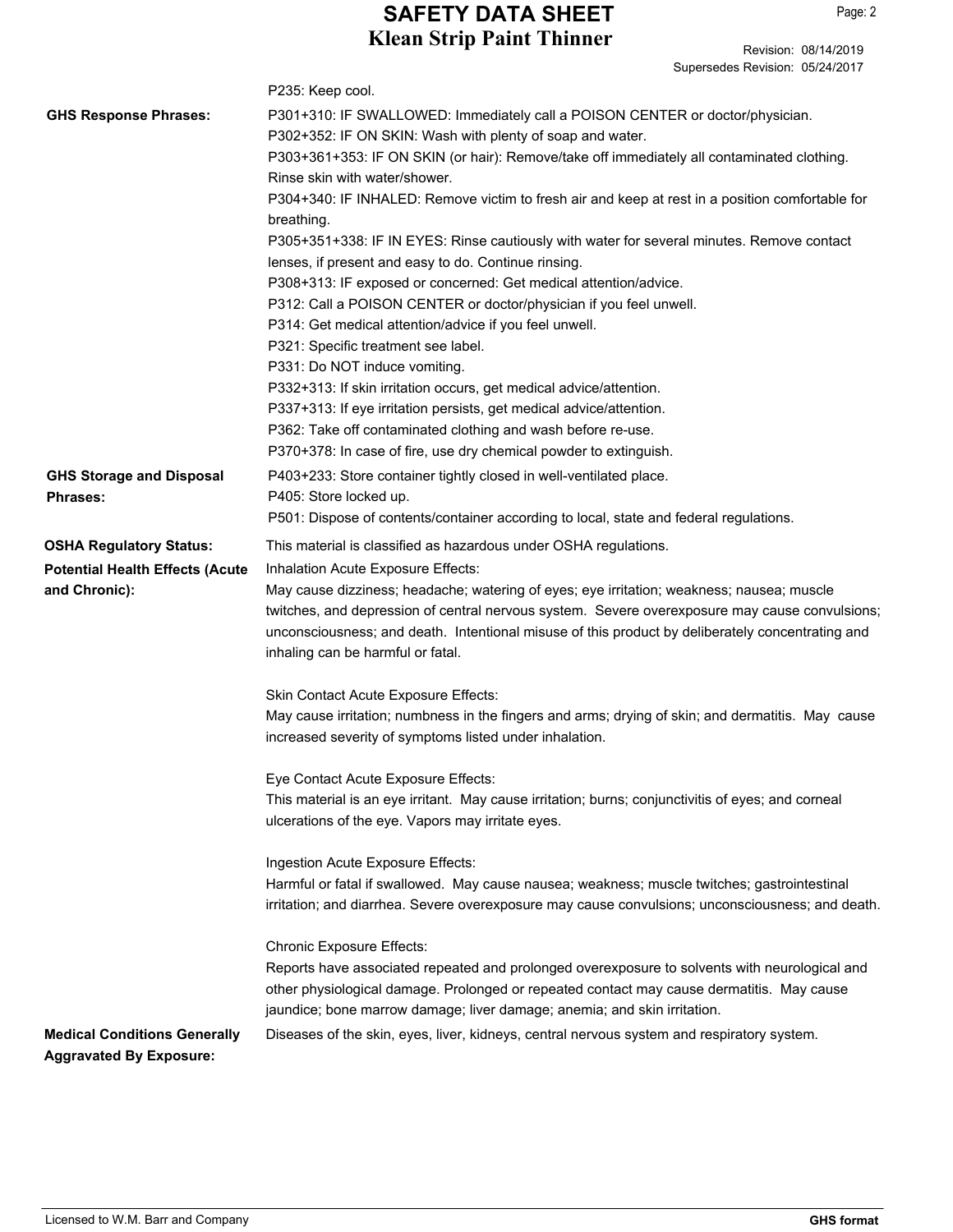| <b>3. COMPOSITION/INFORMATION ON INGREDIENTS</b>     |                                                                                       |                                                                                                                                                             |                                                                                                                                                                                                                                                                                                                                                                               |  |  |
|------------------------------------------------------|---------------------------------------------------------------------------------------|-------------------------------------------------------------------------------------------------------------------------------------------------------------|-------------------------------------------------------------------------------------------------------------------------------------------------------------------------------------------------------------------------------------------------------------------------------------------------------------------------------------------------------------------------------|--|--|
| CAS#                                                 |                                                                                       | <b>Hazardous Components (Chemical Name)</b>                                                                                                                 | Concentration                                                                                                                                                                                                                                                                                                                                                                 |  |  |
| 8052-41-3                                            | Stoddard solvent {Mineral spirits; Aliphatic<br>Petroleum Distillates; White spirits} |                                                                                                                                                             | 80.0 -100.0 %                                                                                                                                                                                                                                                                                                                                                                 |  |  |
| 25551-13-7                                           | Benzene, Trimethyl-                                                                   |                                                                                                                                                             | $3.0 - 7.0 %$                                                                                                                                                                                                                                                                                                                                                                 |  |  |
|                                                      |                                                                                       |                                                                                                                                                             | Additional Chemical Information Ingredients vary due to multiple blends and/or raw material suppliers                                                                                                                                                                                                                                                                         |  |  |
|                                                      |                                                                                       |                                                                                                                                                             | <b>4. FIRST AID MEASURES</b>                                                                                                                                                                                                                                                                                                                                                  |  |  |
| <b>Emergency and First Aid</b><br><b>Procedures:</b> |                                                                                       | Inhalation:<br>If user experiences breathing difficulty, move to air free of vapors, Administer oxygen or artificial<br>medical assistance can be rendered. |                                                                                                                                                                                                                                                                                                                                                                               |  |  |
|                                                      |                                                                                       | Skin Contact:<br>persists.                                                                                                                                  | Wash with soap and large quantities of water and seek medical attention if irritation from contact                                                                                                                                                                                                                                                                            |  |  |
|                                                      |                                                                                       | Eye Contact:                                                                                                                                                | Flush with large quantities of water for at least 15 minutes and seek immediate medical attention.                                                                                                                                                                                                                                                                            |  |  |
|                                                      |                                                                                       | Ingestion:<br>physician immediately for instructions to induce vomiting.                                                                                    | Do not induce vomiting. Call your local poison control center, hospital emergency room or                                                                                                                                                                                                                                                                                     |  |  |
|                                                      |                                                                                       |                                                                                                                                                             | If spontaneous vomiting is about to occur, place victim's head below knees. If victim is drowsy or<br>unconscious, place on the left side with head down. Never give anything by mouth to a person who<br>is not fully conscious. Do not leave victim unattended. Seek medical attention immediately.                                                                         |  |  |
| <b>Signs and Symptoms Of</b><br><b>Exposure:</b>     |                                                                                       |                                                                                                                                                             | Inhalation, ingestion, and dermal are possible routes of exposure.                                                                                                                                                                                                                                                                                                            |  |  |
| Note to Physician:                                   |                                                                                       | Call your local poison control center for further information.                                                                                              |                                                                                                                                                                                                                                                                                                                                                                               |  |  |
|                                                      |                                                                                       |                                                                                                                                                             | Inhalation: Inhalation overexposure can produce toxic effects. Monitor for respiratory distress. If<br>cough or difficulty in breathing develops, evaluate for upper respiratory tract inflammation,<br>bronchitis, and pneumonitis. Administer supplemental oxygen with assisted ventilation as required.                                                                    |  |  |
|                                                      |                                                                                       |                                                                                                                                                             | Ingestion: If ingested, this material presents a significant aspiration and chemical pneumonitis<br>hazard. Induction of emesis is not recommended. Consider activated charcoal and/or gastric<br>lavage. If patient is obtunded, protect the airway by cuffed endotracheal intubation or by placement<br>of the body in a Trendelenburg and left lateral decubitus position. |  |  |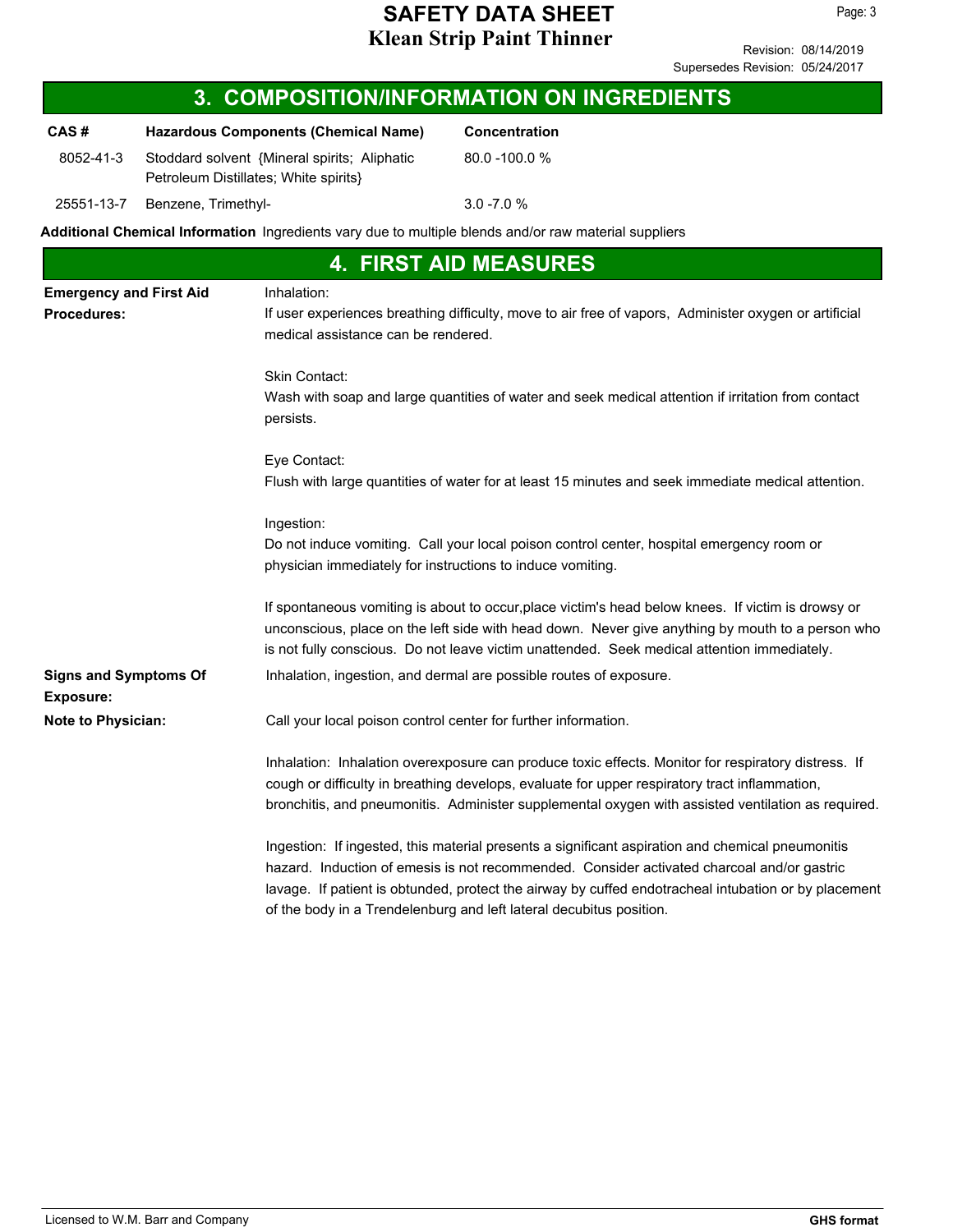Page: 4

|                                                 | <b>5. FIRE FIGHTING MEASURES</b>                                                                                                                                                                                                                                                                                                                                                                        |  |  |  |  |
|-------------------------------------------------|---------------------------------------------------------------------------------------------------------------------------------------------------------------------------------------------------------------------------------------------------------------------------------------------------------------------------------------------------------------------------------------------------------|--|--|--|--|
| <b>Flammability Classification:</b>             | <b>NFPA Class II</b>                                                                                                                                                                                                                                                                                                                                                                                    |  |  |  |  |
| <b>Flash Pt:</b>                                | $>$ 100.00 F                                                                                                                                                                                                                                                                                                                                                                                            |  |  |  |  |
| <b>Explosive Limits:</b>                        | LEL: 0.5<br>UEL: 6                                                                                                                                                                                                                                                                                                                                                                                      |  |  |  |  |
| <b>Autoignition Pt:</b>                         | No data.                                                                                                                                                                                                                                                                                                                                                                                                |  |  |  |  |
| <b>Suitable Extinguishing Media:</b>            | Use carbon dioxide, dry chemical powder, or foam.                                                                                                                                                                                                                                                                                                                                                       |  |  |  |  |
| <b>Fire Fighting Instructions:</b>              | Self-contained respiratory protection should be provided for fire fighters fighting fires in buildings or<br>confined areas. Storage containers exposed to fire should be kept cool with water spray to prevent<br>pressure build-up. Stay away from heads of containers that have been exposed to intense heat or<br>flame.                                                                            |  |  |  |  |
| <b>Flammable Properties and</b><br>Hazards:     | Combustible Liquid.                                                                                                                                                                                                                                                                                                                                                                                     |  |  |  |  |
| <b>Hazardous Combustion</b><br><b>Products:</b> | Carbon dioxide, carbon monoxide, smoke, fumes, and/or unburned hydrocarbons.                                                                                                                                                                                                                                                                                                                            |  |  |  |  |
|                                                 | <b>6. ACCIDENTAL RELEASE MEASURES</b>                                                                                                                                                                                                                                                                                                                                                                   |  |  |  |  |
| <b>Steps To Be Taken In Case</b>                | Clean up:                                                                                                                                                                                                                                                                                                                                                                                               |  |  |  |  |
| <b>Material Is Released Or Spilled:</b>         |                                                                                                                                                                                                                                                                                                                                                                                                         |  |  |  |  |
|                                                 | Keep unnecessary people away; isolate hazard area and deny entry. Stay upwind, out of low<br>areas, and ventilate closed spaces before entering. Shut off ignition sources; keep flares, smoking<br>or flames out of hazard area.                                                                                                                                                                       |  |  |  |  |
|                                                 | Small spills:                                                                                                                                                                                                                                                                                                                                                                                           |  |  |  |  |
|                                                 | Take up with sand, earth or other noncombustible absorbent material and place in a plastic<br>container where applicable.                                                                                                                                                                                                                                                                               |  |  |  |  |
|                                                 | Large spills:                                                                                                                                                                                                                                                                                                                                                                                           |  |  |  |  |
|                                                 | Dike far ahead of spill for later disposal.                                                                                                                                                                                                                                                                                                                                                             |  |  |  |  |
|                                                 | Waste Disposal:                                                                                                                                                                                                                                                                                                                                                                                         |  |  |  |  |
|                                                 | Dispose in accordance with applicable local, state and federal regulations.                                                                                                                                                                                                                                                                                                                             |  |  |  |  |
|                                                 | <b>7. HANDLING AND STORAGE</b>                                                                                                                                                                                                                                                                                                                                                                          |  |  |  |  |
| <b>Precautions To Be Taken in</b><br>Handling:  | Read carefully all cautions and directions on product label before use. Since empty container<br>retains residue, follow all label warnings even after container is empty. Dispose of empty container<br>according to all regulations. Do not reuse this container.                                                                                                                                     |  |  |  |  |
| <b>Precautions To Be Taken in</b>               | A static electrical charge can accumulate when this material is flowing through pipes, nozzles or<br>filters, and when it is agitated. A static spark discharge can ignite accumulated vapors particularly<br>during dry weather conditions. Always use proper bonding and grounding procedures.<br>Keep container tightly closed when not in use. Store in a cool, dry place. Do not store near flames |  |  |  |  |
| Storing:                                        | or at elevated temperatures.                                                                                                                                                                                                                                                                                                                                                                            |  |  |  |  |

# **8. EXPOSURE CONTROLS/PERSONAL PROTECTION**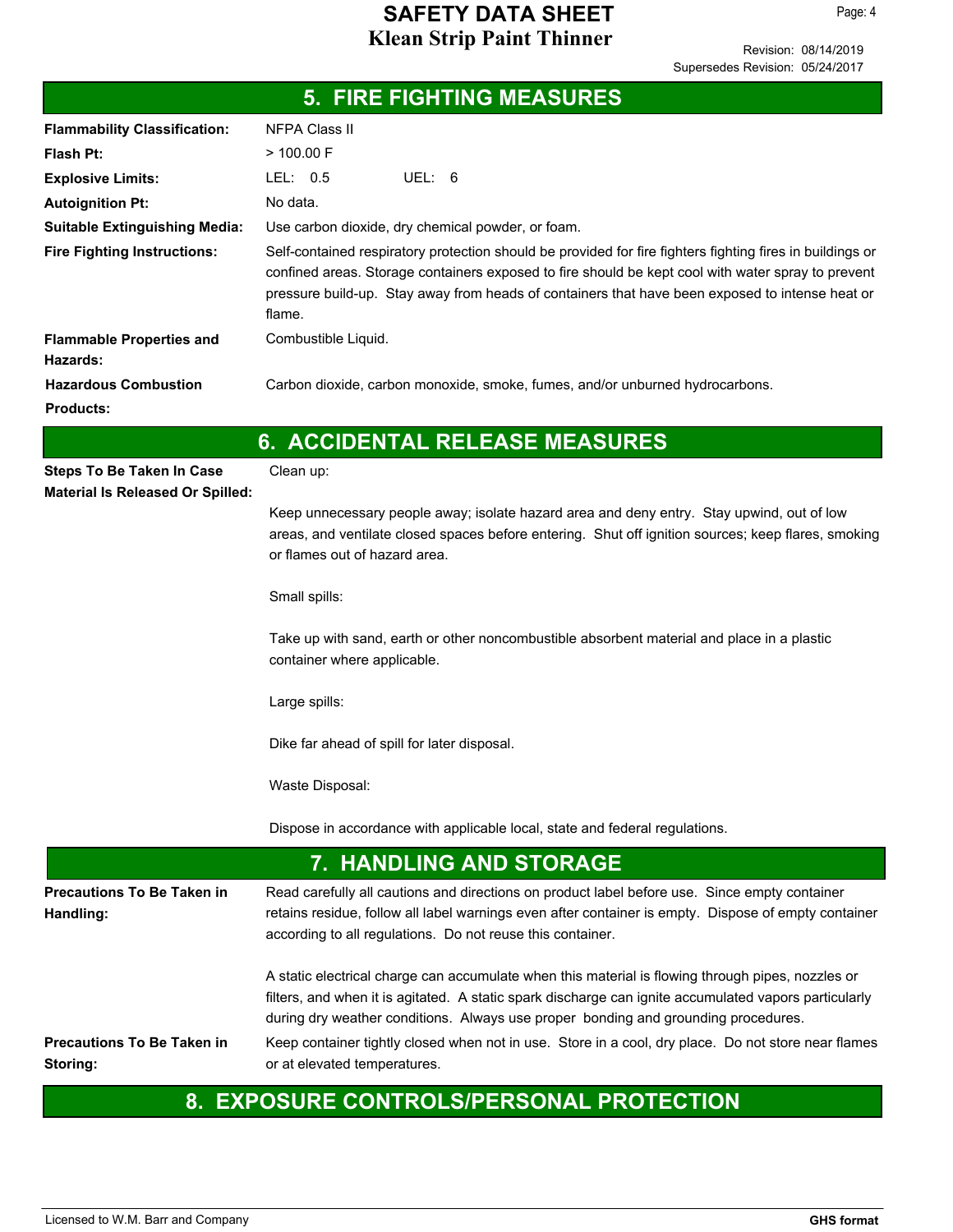Revision: 08/14/2019 Supersedes Revision: 05/24/2017

| CAS#                                     | <b>Chemical Name</b>                                      | <b>Jurisdiction</b>                                                               | <b>Recommended Exposure Limits</b>                                                                                                                                                                                                                                                                                                                                                                                                 | <b>Notations</b> |
|------------------------------------------|-----------------------------------------------------------|-----------------------------------------------------------------------------------|------------------------------------------------------------------------------------------------------------------------------------------------------------------------------------------------------------------------------------------------------------------------------------------------------------------------------------------------------------------------------------------------------------------------------------|------------------|
| 8052-41-3<br>Distillates; White spirits} | Stoddard solvent<br>{Mineral spirits; Aliphatic Petroleum | <b>ACGIH TLV</b>                                                                  | TLV: 100 ppm                                                                                                                                                                                                                                                                                                                                                                                                                       |                  |
|                                          |                                                           | <b>OSHA PELS</b>                                                                  | PEL: 500 ppm                                                                                                                                                                                                                                                                                                                                                                                                                       |                  |
| 25551-13-7                               | Benzene, Trimethyl-                                       | <b>ACGIH TLV</b>                                                                  | TLV: 25 ppm                                                                                                                                                                                                                                                                                                                                                                                                                        |                  |
| Type):                                   |                                                           | against vapors.                                                                   | Respiratory Equipment (Specify For OSHA controlled work place and other regular users. Use only with adequate ventilation under<br>engineered air control systems designed to prevent exceeding appropriate TLV. For occasional<br>use, where engineered air control is not feasible, use properly maintained and properly fitted<br>NIOSH approved respirator for organic solvent vapors. A dust mask does not provide protection |                  |
| <b>Eye Protection:</b>                   |                                                           |                                                                                   | Safety glasses, goggles or face shields are recommended to safeguard against potential eye<br>contact, irritation, or injury. Contact lenses should not be worn while working with chemicals.                                                                                                                                                                                                                                      |                  |
| <b>Protective Gloves:</b>                |                                                           | remove clothing that becomes soiled with product.                                 | Wear impermeable gloves. Gloves contaminated with product should be discarded. Promptly                                                                                                                                                                                                                                                                                                                                            |                  |
|                                          | <b>Other Protective Clothing:</b>                         |                                                                                   | Various application methods can dictate use of additional protective safety equipment, such as<br>impermeable aprons, etc., to minimize exposure. Before reuse, thoroughly clean any clothing or<br>protective equipment that has been contaminated by prior use. Discard any clothing or other<br>protective equipment that cannot be decontaminated, such as gloves or shoes.                                                    |                  |
| <b>Engineering Controls</b>              |                                                           |                                                                                   | Use only with adequate ventilation to prevent build-up of vapors. Open all windows and doors.                                                                                                                                                                                                                                                                                                                                      |                  |
| (Ventilation etc.):                      |                                                           | inadequate. Leave area immediately.                                               | Use only with a cross ventilation of moving fresh air across the work area. If strong odor is noticed<br>or you experience slight dizziness, headache, nausea, or eye-watering - Stop - ventilation is                                                                                                                                                                                                                             |                  |
|                                          | Work/Hygienic/Maintenance                                 |                                                                                   | A source of clean water should be available in the work area for flushing eyes and skin.                                                                                                                                                                                                                                                                                                                                           |                  |
| <b>Practices:</b>                        |                                                           | Do not eat, drink, or smoke in the work area.<br>Wash hands thoroughly after use. |                                                                                                                                                                                                                                                                                                                                                                                                                                    |                  |
|                                          |                                                           |                                                                                   |                                                                                                                                                                                                                                                                                                                                                                                                                                    |                  |
|                                          |                                                           |                                                                                   | 9. PHYSICAL AND CHEMICAL PROPERTIES                                                                                                                                                                                                                                                                                                                                                                                                |                  |
| <b>Physical States:</b>                  |                                                           | [X] Liquid<br>[ ] Gas                                                             | [ ] Solid                                                                                                                                                                                                                                                                                                                                                                                                                          |                  |
| <b>Appearance and Odor:</b>              |                                                           | Water White / Free and Clear<br>Odor threshold not determined.                    |                                                                                                                                                                                                                                                                                                                                                                                                                                    |                  |
| pH:                                      |                                                           | ND                                                                                |                                                                                                                                                                                                                                                                                                                                                                                                                                    |                  |
| <b>Melting Point:</b>                    |                                                           | N.A.                                                                              |                                                                                                                                                                                                                                                                                                                                                                                                                                    |                  |
| <b>Boiling Point:</b>                    |                                                           | 318.00 F - 385.00 F                                                               |                                                                                                                                                                                                                                                                                                                                                                                                                                    |                  |
| Flash Pt:                                |                                                           | $>$ 100.00 F                                                                      |                                                                                                                                                                                                                                                                                                                                                                                                                                    |                  |
| <b>Evaporation Rate:</b>                 |                                                           | <b>ND</b>                                                                         |                                                                                                                                                                                                                                                                                                                                                                                                                                    |                  |
|                                          | Flammability (solid, gas):                                | No data available.                                                                |                                                                                                                                                                                                                                                                                                                                                                                                                                    |                  |
| <b>Explosive Limits:</b>                 |                                                           | LEL: 0.5<br>UEL: 6                                                                |                                                                                                                                                                                                                                                                                                                                                                                                                                    |                  |
|                                          | Vapor Pressure (vs. Air or mm                             | 0.3 MM HG at 68.0 F                                                               |                                                                                                                                                                                                                                                                                                                                                                                                                                    |                  |
| Hg):                                     |                                                           |                                                                                   |                                                                                                                                                                                                                                                                                                                                                                                                                                    |                  |
|                                          | Vapor Density (vs. Air = 1):                              | $5$ Air = 1                                                                       |                                                                                                                                                                                                                                                                                                                                                                                                                                    |                  |
|                                          | Specific Gravity (Water = 1):                             | 0.78                                                                              |                                                                                                                                                                                                                                                                                                                                                                                                                                    |                  |
| Density:                                 |                                                           | <b>ND</b>                                                                         |                                                                                                                                                                                                                                                                                                                                                                                                                                    |                  |
| <b>Solubility in Water:</b>              |                                                           | Slight                                                                            |                                                                                                                                                                                                                                                                                                                                                                                                                                    |                  |
| <b>Solubility Notes:</b>                 |                                                           | Very slightly soluble in cold water.                                              |                                                                                                                                                                                                                                                                                                                                                                                                                                    |                  |
|                                          | <b>Saturated Vapor Concentration:</b>                     | <b>ND</b>                                                                         |                                                                                                                                                                                                                                                                                                                                                                                                                                    |                  |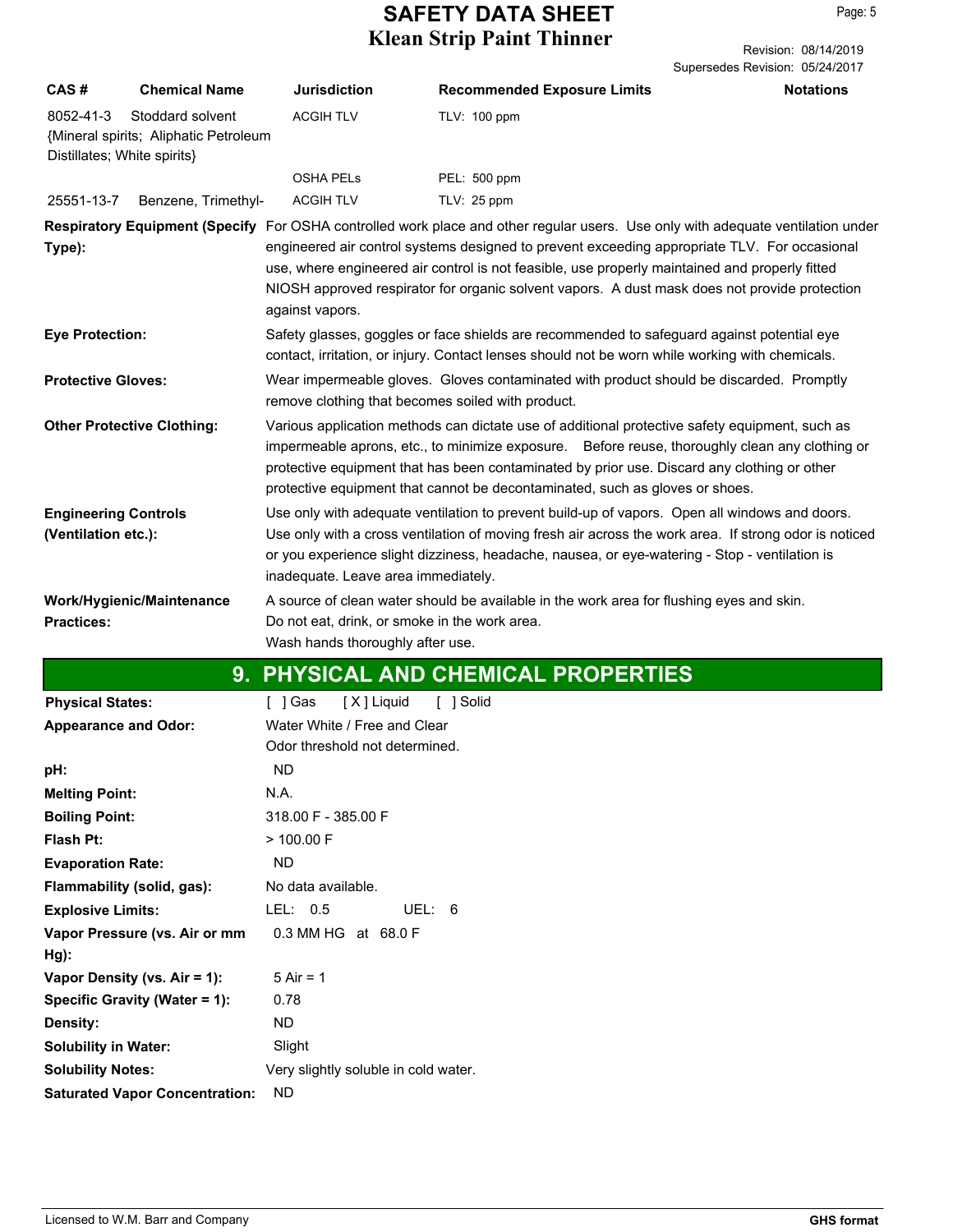|                                                       | Supersedes Revision: 05/24/2017                                                             |  |  |  |  |
|-------------------------------------------------------|---------------------------------------------------------------------------------------------|--|--|--|--|
| <b>Octanol/Water Partition</b>                        | ND                                                                                          |  |  |  |  |
| <b>Coefficient:</b>                                   |                                                                                             |  |  |  |  |
| <b>Percent Volatile:</b>                              | 100.0 % by weight.                                                                          |  |  |  |  |
| VOC / Volume:                                         | 778,0000 G/L                                                                                |  |  |  |  |
| <b>Autoignition Pt:</b>                               | No data.                                                                                    |  |  |  |  |
| <b>Decomposition Temperature:</b>                     | N.D.                                                                                        |  |  |  |  |
| <b>Viscosity:</b>                                     | <b>ND</b>                                                                                   |  |  |  |  |
| Additional Physical Information ND = Not Determined   |                                                                                             |  |  |  |  |
|                                                       | NA = Not Applicable                                                                         |  |  |  |  |
|                                                       | <b>10. STABILITY AND REACTIVITY</b>                                                         |  |  |  |  |
| Stability:                                            | Unstable [ ]<br>Stable [X]                                                                  |  |  |  |  |
| Conditions To Avoid - Instability: No data available. |                                                                                             |  |  |  |  |
| <b>Incompatibility - Materials To</b>                 | Incompatible with strong acids, alkalies, and oxidizers such as liquid chlorine and oxygen. |  |  |  |  |
| Avoid:                                                |                                                                                             |  |  |  |  |
| <b>Hazardous Decomposition or</b>                     | Decomposition may produce carbon monoxide and carbon dioxide.                               |  |  |  |  |
| <b>Byproducts:</b>                                    |                                                                                             |  |  |  |  |
| <b>Possibility of Hazardous</b>                       | Will occur [ ]<br>Will not occur [X]                                                        |  |  |  |  |
| <b>Reactions:</b>                                     |                                                                                             |  |  |  |  |
| Conditions To Avoid - Hazardous No data available.    |                                                                                             |  |  |  |  |
| <b>Reactions:</b>                                     |                                                                                             |  |  |  |  |
|                                                       | <b>11. TOXICOLOGICAL INFORMATION</b>                                                        |  |  |  |  |
| <b>Toxicological Information:</b>                     | Refer to section 2 for acute and chronic effects.                                           |  |  |  |  |
|                                                       | CAS# 25551-13-7:                                                                            |  |  |  |  |
|                                                       | Standard Draize Test, Skin, Species: Rabbit, 500.0 MG, 24 H, Moderate.                      |  |  |  |  |
|                                                       | Result:                                                                                     |  |  |  |  |
|                                                       | Kidney, Ureter, Bladder: Changes in liver weight.                                           |  |  |  |  |
|                                                       | Endocrine: Changes in thymus weight.                                                        |  |  |  |  |
|                                                       | Immunological Including Allergic: Decreased immune response.                                |  |  |  |  |
|                                                       | - "Sbornik Vysledku Toxixologickeho Vysetreni Latek A Pripravku,", Institut Pro Vychovu     |  |  |  |  |
|                                                       | Vedoucicn P, Marhold, J.V., Institut Pro Vychovu Vedoucicn, Pracovniku Chemickeho, Prumyclu |  |  |  |  |
|                                                       | Praha Czechoslovakia, Vol/p/yr: -,24, 1972                                                  |  |  |  |  |
|                                                       | Standard Draize Test, Eyes, Species: Rabbit, 500.0 MG, 24 H, Mild.                          |  |  |  |  |
|                                                       | Result:                                                                                     |  |  |  |  |
|                                                       | Kidney, Ureter, Bladder: Changes in liver weight.                                           |  |  |  |  |
|                                                       | Kidney, Ureter, Bladder: Changes in bladder weight.                                         |  |  |  |  |
|                                                       | Nutritional and Gross Metabolic: Weight loss or decreased weight gain.                      |  |  |  |  |

- "Sbornik Vysledku Toxixologickeho Vysetreni Latek A Pripravku," , Institut Pro Vychovu

Vedoucicn P, Marhold, J.V., Institut Pro Vychovu Vedoucicn, Pracovniku Chemickeho, Prumyclu Praha Czechoslovakia, Vol/p/yr: -,24, 1972

**CAS # Hazardous Components (Chemical Name) NTP IARC ACGIH OSHA**

Revision: 08/14/2019